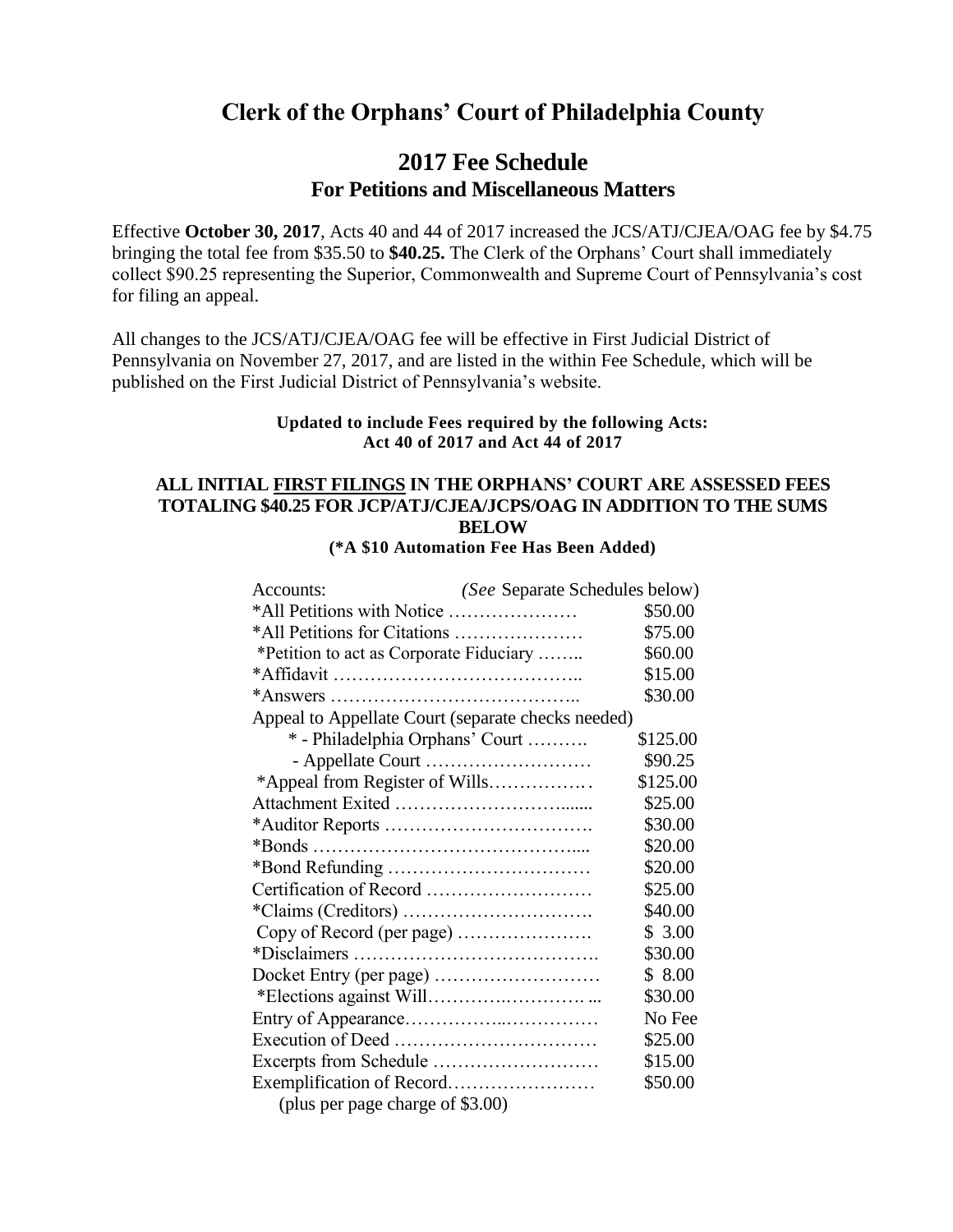| *Family Settlement Agreements (for first 3 pages) \$50.00 |          |
|-----------------------------------------------------------|----------|
| (plus charge of \$6.00 for each additional page)          |          |
| *Guardian ad Litem Report                                 | \$35.00  |
| Guardian / Trustee Certificates                           | \$15.00  |
|                                                           | \$20.00  |
|                                                           | \$30.00  |
| Marriage License Application (Original)                   | \$90.00  |
|                                                           | \$100.00 |
|                                                           | \$25.00  |
| (Certified Copy - mail-in request)                        | \$40.00  |
| (Exemplified Copy – in person)                            | \$50.00  |
| (Exemplified Copy – mail-in request)                      | \$65.00  |
| (Consent of Parent of Minor)                              | \$25.00  |
|                                                           | No Fee   |
|                                                           | \$50.00  |
|                                                           | \$25.00  |
|                                                           | \$30.00  |
|                                                           | \$40.00  |
|                                                           | \$25.00  |
|                                                           | \$35.00  |
|                                                           | \$15.00  |
|                                                           | \$20.00  |
|                                                           | \$50.00  |
|                                                           | \$50.00  |
|                                                           | \$30.00  |
|                                                           | \$20.00  |
|                                                           | \$20.00  |
|                                                           | No Fee   |
| *Withdrawal of Appearance                                 | \$25.00  |
|                                                           | \$25.00  |

**Date**: January 6, 2020 **Hon. Tracey L. Gordon Register of Wills Clerk of the Orphans' Court Philadelphia County**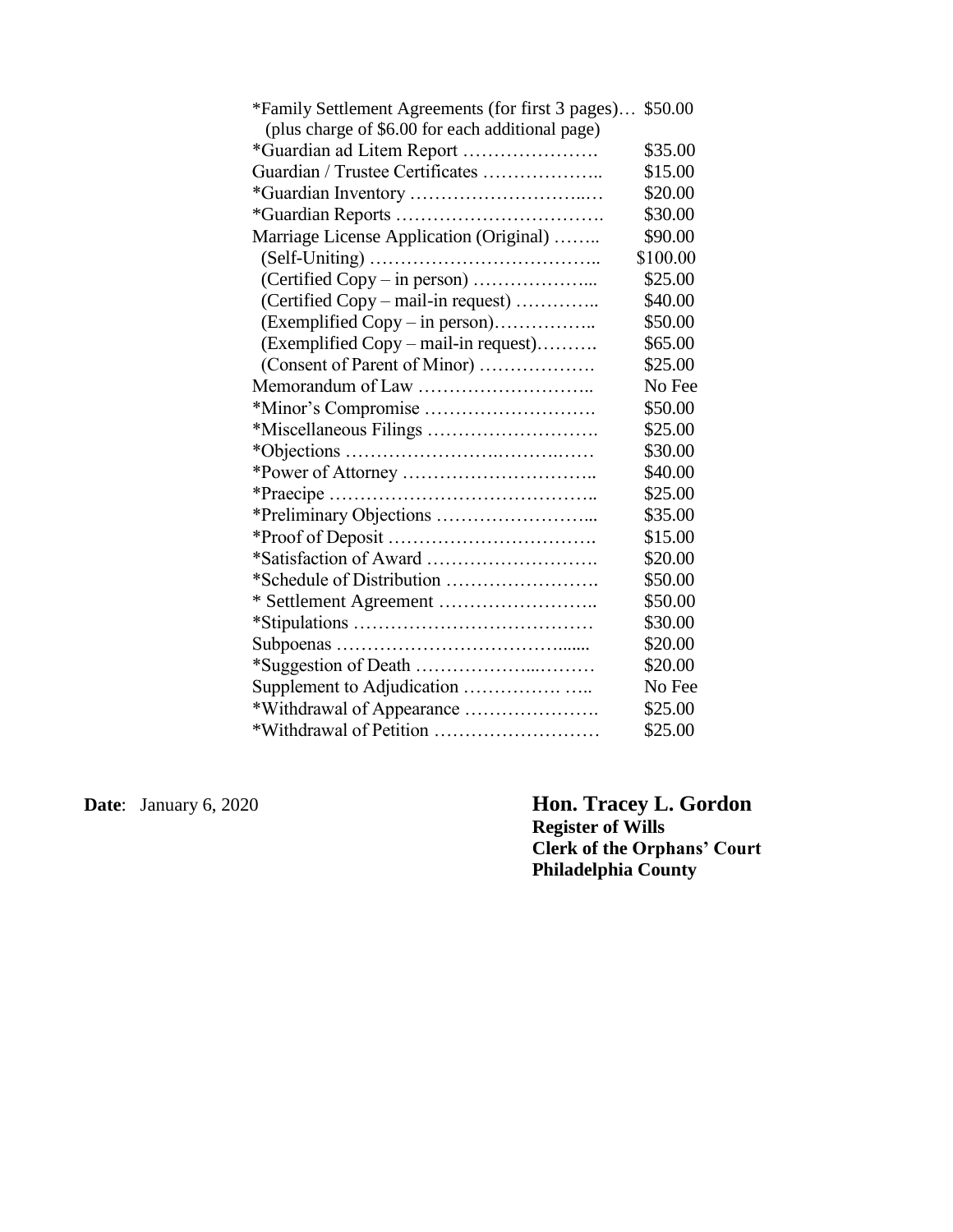# **Clerk of the Orphans' Court of Philadelphia County**

# **2017 Fee Schedule**

**For the Filing of All Accounts of Guardians and Trustees**

#### **Updated to include Fees required by the following Acts: Act 40 of 2017 and Act 44 of 2017**

#### **ALL INITIAL FIRST FILINGS IN THE ORPHANS' COURT ARE ASSESSED FEES TOTALING \$40.25 FOR JCP/ATJ/CJEA/JCPS/OAG IN ADDITION TO THE SUMS BELOW**

| <b>FROM</b>    | <b>TO</b>      | <b>FEE</b>         | <b>LAW</b><br><b>LIBRARY</b> | $FCFF*$          |                      | SURCHARGE AUTOMATION TOTAL<br>FEE |                      |
|----------------|----------------|--------------------|------------------------------|------------------|----------------------|-----------------------------------|----------------------|
| 0.000<br>1,001 | 1,000<br>2,000 | \$14.00<br>\$21.00 | \$2.80<br>\$4.20             | \$2.80<br>\$4.20 | \$200.00<br>\$200.00 | \$10.00<br>\$10.00                | \$229.60<br>\$239.40 |
| 2,001          | 3,000          | \$28.00            | \$5.60                       | \$5.60           | \$200.00             | \$10.00                           | \$249.20             |
| 3,001          | 4,000          | \$35.00            | \$7.00                       | \$7.00           | \$200.00             | \$10.00                           | \$259.00             |
| 4,001          | 5,000          | \$42.00            | \$8.40                       | \$8.40           | \$200.00             | \$10.00                           | \$268.80             |
| 5,001          | 6,000          | \$49.00            | \$9.80                       | \$9.80           | \$200.00             | \$10.00                           | \$278.60             |
| 6,001          | 7,000          | \$56.00            | \$11.20                      | \$11.20          | \$200.00             | \$10.00                           | \$288.40             |
|                | 8,000          | \$63.00            | \$12.60                      | \$12.60          | \$200.00             | \$10.00                           | \$298.20             |
| 7,001          |                |                    |                              |                  |                      |                                   |                      |
| 8,001          | 9,000          | \$70.00            | \$14.00                      | \$14.00          | \$200.00             | \$10.00                           | \$308.00             |
| 9,001          | 10,000         | \$77.00            | \$15.40                      | \$15.40          | \$200.00             | \$10.00                           | \$317.80             |
| 10,001         | 25,000         | \$140.00           | \$28.00                      | \$28.00          | \$200.00             | \$10.00                           | \$406.00             |
| 25,001         | 100,000        | \$279.00           | \$55.80                      | \$55.80          | \$200.00             | \$10.00                           | \$600.60             |
| 100,001        | 500,000        | \$419.00           | \$83.80                      | \$83.80          | \$200.00             | \$10.00                           | \$796.60             |
| 500,001        | 1,000,000      | \$559.00           | \$111.80                     | \$111.80         | \$200.00             | \$10.00                           | \$992.60             |
| 1,000,001      | 1,500,000      | \$859.00           | \$171.80                     | \$171.80         | \$200.00             | \$10.00                           | \$1,412.60           |
| 1,500,001      | 2,000,000      | \$1,159.00         | \$231.80                     | \$231.80         | \$200.00             | \$10.00                           | \$1,832.60           |
| 2,000,001      | 2,500,000      | \$1,459.00         | \$291.80                     | \$291.80         | \$200.00             | \$10.00                           | \$2,252.60           |
| 2,500,001      | 3,000,000      | \$1,759.00         | \$351.80                     | \$351.80         | \$200.00             | \$10.00                           | \$2,672.60           |
| 3,000,001      | 3,500,000      | \$2,059.00         | \$411.80                     | \$411.80         | \$200.00             | \$10.00                           | \$3,092.60           |
| 3,500,001      | 4,000,000      | \$2,359.00         | \$471.80                     | \$471.80         | \$200.00             | \$10.00                           | \$3,512.60           |
| 4,000,001      | 4,500,000      | \$2,659.00         | \$531.80                     | \$531.80         | \$200.00             | \$10.00                           | \$3,932.60           |
| 4,500,001      | 5,000,000      | \$2,959.00         | \$591.80                     | \$591.80         | \$200.00             | \$10.00                           | \$4,352.60           |
| 5,000,001      | 5,500,000      | \$3,259.00         | \$651.80                     | \$651.80         | \$200.00             | \$10.00                           | \$4,772.60           |
| 5,500,001      | 6,000,000      | \$3,559.00         | \$711.00                     | \$711.00         | \$200.00             | \$10.00                           | \$5,191.80           |
| 6,000,001      | 6,500,000      | \$3,859.00         | \$771.80                     | \$771.80         | \$200.00             | \$10.00                           | \$5,612.60           |
| 6,500,001      | 7,000,000      | \$4,159.00         | \$831.80                     | \$831.80         | \$200.00             | \$10.00                           | \$6,032.60           |
| 7,000,001      | 7,500,000      | \$4,459.00         | \$891.80                     | \$891.80         | \$200.00             | \$10.00                           | \$6,452.60           |
| 7,500,001      | 8,000,000      | \$4,759.00         | \$951.80                     | \$951.80         | \$200.00             | \$10.00                           | \$6,872.60           |
| 8,000,001      | 8,500,000      | \$5,059.00         | \$1,011.80                   | \$1,011.80       | \$200.00             | \$10.00                           | \$7,292.60           |
| 8,500,001      | 9,000,000      | \$5,359.00         | \$1,071.80                   | \$1,071.80       | \$200.00             | \$10.00                           | \$7,712.60           |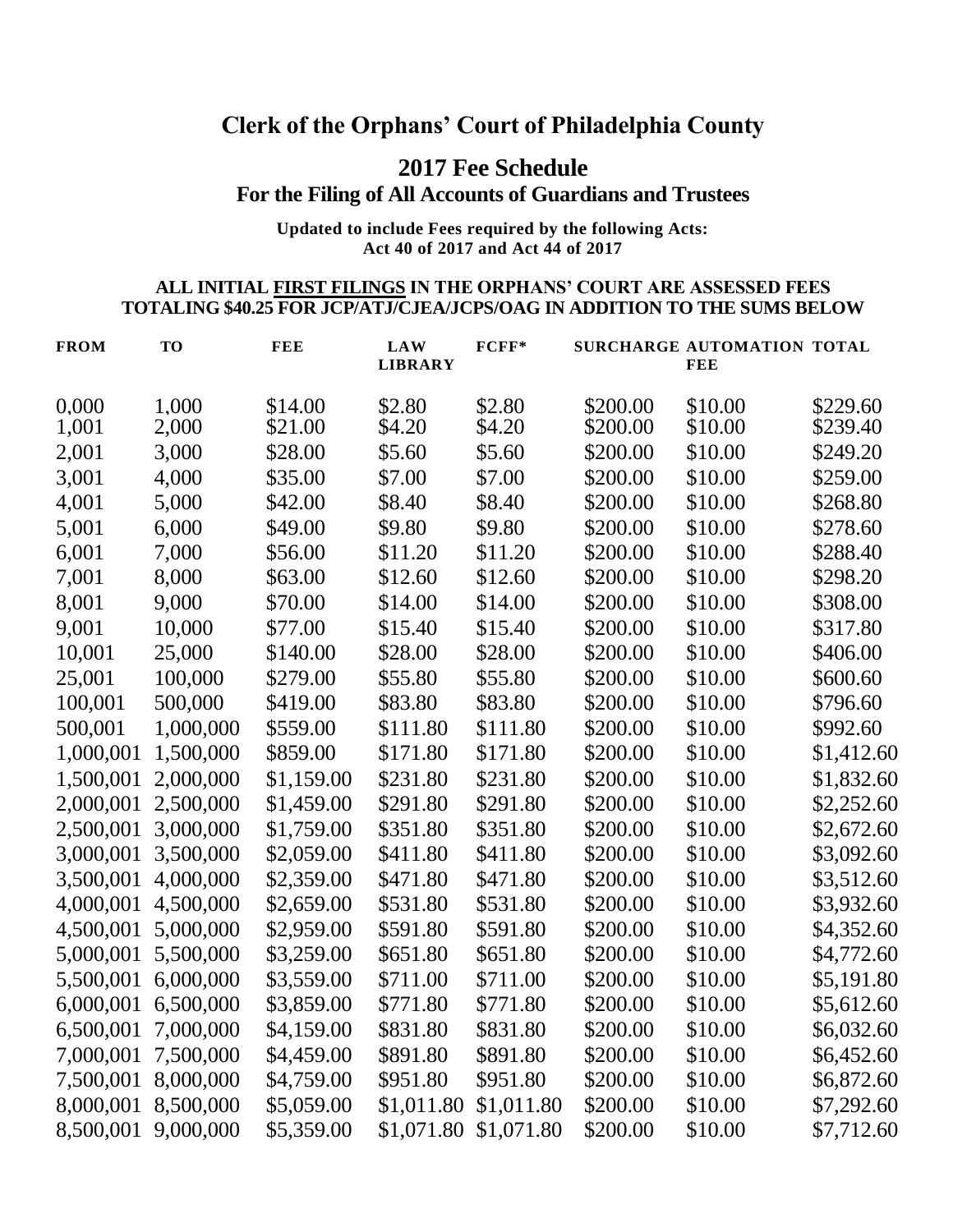| <b>FROM</b> | <b>TO</b>  | <b>FEE</b>            | <b>LAW</b><br><b>LIBRARY</b> | $FCFF*$    |          | SURCHARGE AUTOMATION TOTAL<br>FEE |             |
|-------------|------------|-----------------------|------------------------------|------------|----------|-----------------------------------|-------------|
|             |            |                       |                              |            |          |                                   |             |
| 9,000,001   | 9.500,000  | \$5,659.00            | \$1,131.80                   | \$1,131.80 | \$200.00 | \$10.00                           | \$8,132.60  |
| 9,500,001   | 10,000,000 | \$5,959.00            | \$1,191.80                   | \$1,191.80 | \$200.00 | \$10.00                           | \$8,552.60  |
| 10,000,001  | 10,500,000 | \$6,259.00            | \$1,251.80                   | \$1,251.80 | \$200.00 | \$10.00                           | \$8,972.60  |
| 10,500,001  | 11,000,000 | \$6,559.00            | \$1,311.80                   | \$1,311.80 | \$200.00 | \$10.00                           | \$9,392.60  |
| 11,000,001  | 11,500,000 | \$6,859.00 \$1,371.80 |                              | \$1,371.80 | \$200.00 | \$10.00                           | \$9,812.60  |
| 11,500,001  | 12,000,000 | \$7,159.00 \$1,431.80 |                              | \$1,431.80 | \$200.00 | \$10.00                           | \$10,232.60 |
| 12,000,001  | 12,500,000 | \$7,459.00 \$1,491.80 |                              | \$1,491.80 | \$200.00 | \$10.00                           | \$10,652.60 |
| 12,500,001  | 13,000,000 | \$7,759.00 \$1,551.80 |                              | \$1,551.80 | \$200.00 | \$10.00                           | \$11,072.60 |
| 13,000,001  | 13,500,000 | \$8,059.00 \$1,611.80 |                              | \$1,611.80 | \$200.00 | \$10.00                           | \$11,492.60 |
| 13,500,001  | 14,000,000 | \$8,359.00            | \$1,671.80                   | \$1,671.80 | \$200.00 | \$10.00                           | \$11,912.60 |
| 14,000,001  | 14,500,000 | \$8,659.00 \$1,731.80 |                              | \$1,731.80 | \$200.00 | \$10.00                           | \$12,332.60 |
| 14,500,001  | 15,000,000 | \$8,959.00            | \$1,791.80                   | \$1,791.80 | \$200.00 | \$10.00                           | \$12,752.60 |
|             |            |                       |                              |            |          |                                   |             |

### **FOR EACH ADDITIONAL \$500,000 OR FRACTION THEREOF**

## **ADD THE SUM OF \$420: \$300 FEE, \$60 Law Library and \$60 FCFF\***

**\*FCFF – "Family Court Facility Fund"**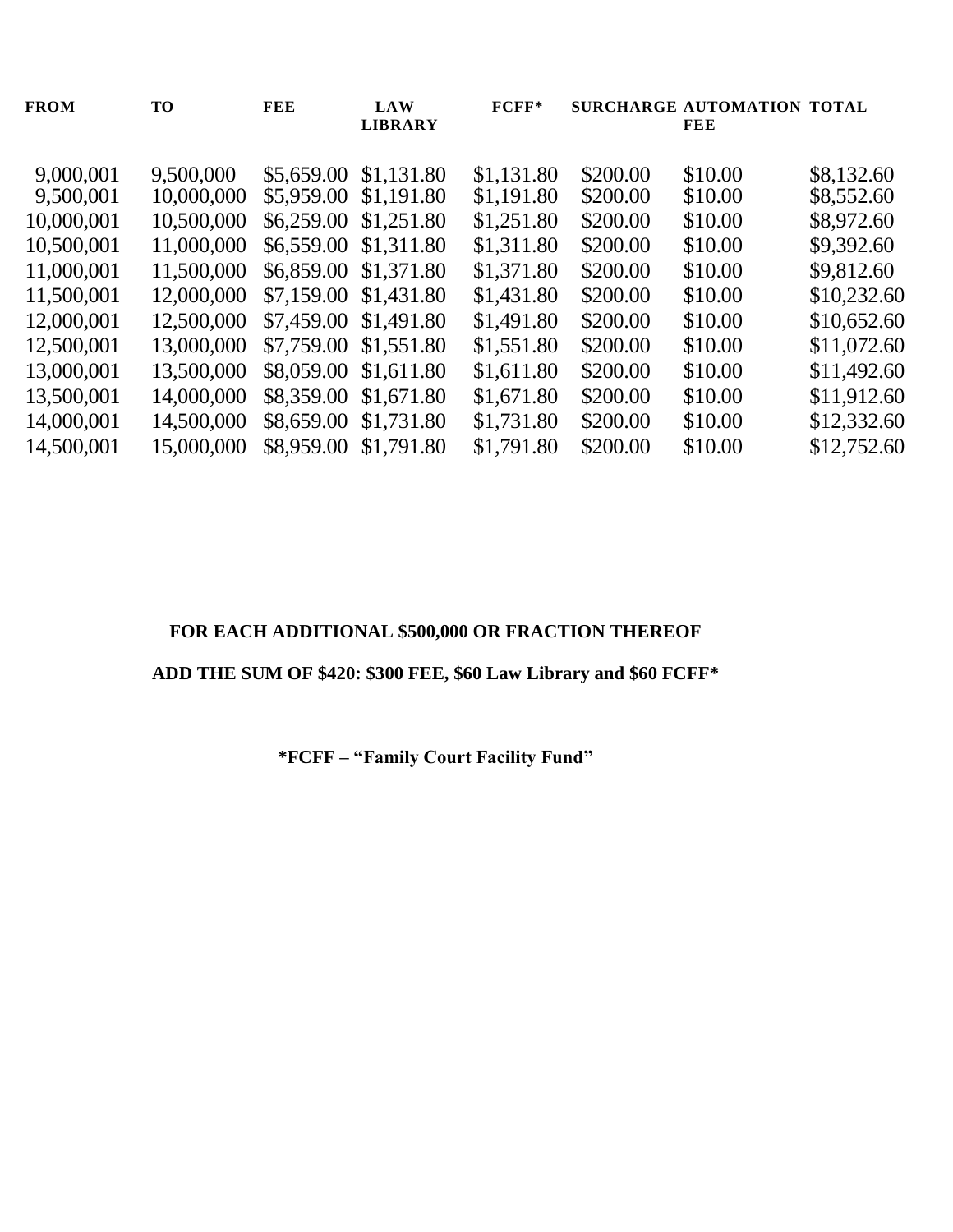# **Clerk of the Orphans' Court of Philadelphia County**

# **2017 Fee Schedule**

### **For the Filing of All Accounts of Administrators and Executors**

**Updated to include Fees required by the following Acts: Act 40 of 2017 and Act 44 of 2017**

#### **ALL INITIAL FIRST FILINGS IN THE ORPHANS' COURT ARE ASSESSED FEES TOTALING \$40.25 FOR JCP/ATJ/CJEA/JCPS/OAG IN ADDITION TO THE SUMS BELOW**

| <b>FROM</b> | <b>TO</b> | <b>FEE</b> | <b>LAW</b><br><b>LIBRARY</b> | <b>FCFF</b> |          | <b>SURCHARGE AUTOMATION</b><br><b>FEE</b> | <b>TOTAL</b> |
|-------------|-----------|------------|------------------------------|-------------|----------|-------------------------------------------|--------------|
| 0,000       | 1.000     | \$10.00    | \$2.00                       | \$2.00      | \$200.00 | \$10.00                                   | \$224.00     |
| 1,001       | 2,000     | \$15.00    | \$3.00                       | \$3.00      | \$200.00 | \$10.00                                   | \$231.00     |
| 2,001       | 3,000     | \$20.00    | \$4.00                       | \$4.00      | \$200.00 | \$10.00                                   | \$238.00     |
| 3,001       | 4,000     | \$25.00    | \$5.00                       | \$5.00      | \$200.00 | \$10.00                                   | \$245.00     |
| 4,001       | 5,000     | \$30.00    | \$6.00                       | \$6.00      | \$200.00 | \$10.00                                   | \$252.00     |
| 5,001       | 6,000     | \$35.00    | \$7.00                       | \$7.00      | \$200.00 | \$10.00                                   | \$259.00     |
| 6,001       | 7,000     | \$40.00    | \$8.00                       | \$8.00      | \$200.00 | \$10.00                                   | \$266.00     |
| 7,001       | 8,000     | \$45.00    | \$9.00                       | \$9.00      | \$200.00 | \$10.00                                   | \$273.00     |
| 8,001       | 9,000     | \$50.00    | \$10.00                      | \$10.00     | \$200.00 | \$10.00                                   | \$280.00     |
| 9,001       | 10,000    | \$55.00    | \$11.00                      | \$11.00     | \$200.00 | \$10.00                                   | \$287.00     |
| 10,001      | 25,000    | \$100.00   | \$20.00                      | \$20.00     | \$200.00 | \$10.00                                   | \$350.00     |
| 25,001      | 100,000   | \$200.00   | \$40.00                      | \$40.00     | \$200.00 | \$10.00                                   | \$490.00     |
| 100,001     | 500,000   | \$300.00   | \$60.00                      | \$60.00     | \$200.00 | \$10.00                                   | \$630.00     |
| 500,001     | 1,000,000 | \$400.00   | \$80.00                      | \$80.00     | \$200.00 | \$10.00                                   | \$770.00     |
| 1,000,001   | 1,500,000 | \$700.00   | \$140.00                     | \$140.00    | \$200.00 | \$10.00                                   | \$1,190.00   |
| 1,500,001   | 2,000,000 | \$1,000.00 | \$200.00                     | \$200.00    | \$200.00 | \$10.00                                   | \$1,610.00   |
| 2,000,001   | 2,500,000 | \$1,300.00 | \$260.00                     | \$260.00    | \$200.00 | \$10.00                                   | \$2,030.00   |
| 2,500,001   | 3,000,000 | \$1,600.00 | \$320.00                     | \$320.00    | \$200.00 | \$10.00                                   | \$2,450.00   |
| 3,000,001   | 3,500,000 | \$1,900.00 | \$380.00                     | \$380.00    | \$200.00 | \$10.00                                   | \$2,870.00   |
| 3,500,001   | 4,000,000 | \$2,200.00 | \$440.00                     | \$440.00    | \$200.00 | \$10.00                                   | \$3,290.00   |
| 4,000,001   | 4,500,000 | \$2,500.00 | \$500.00                     | \$500.00    | \$200.00 | \$10.00                                   | \$3,710.00   |
| 4,500,001   | 5,000,000 | \$2,800.00 | \$560.00                     | \$560.00    | \$200.00 | \$10.00                                   | \$4,130.00   |
| 5,000,001   | 5,500,000 | \$3,100.00 | \$620.00                     | \$620.00    | \$200.00 | \$10.00                                   | \$4,550.00   |
| 5,500,001   | 6,000,000 | \$3,400.00 | \$680.00                     | \$680.00    | \$200.00 | \$10.00                                   | \$4,970.00   |
| 6,000,001   | 6,500,000 | \$3,700.00 | \$740.00                     | \$740.00    | \$200.00 | \$10.00                                   | \$5,390.00   |
| 6,500,001   | 7,000,000 | \$4,000.00 | \$800.00                     | \$800.00    | \$200.00 | \$10.00                                   | \$5,810.00   |
| 7,000,001   | 7,500,000 | \$4,300.00 | \$860.00                     | \$860.00    | \$200.00 | \$10.00                                   | \$6,230.00   |
| 7,500,001   | 8,000,000 | \$4,600.00 | \$920.00                     | \$920.00    | \$200.00 | \$10.00                                   | \$6,650.00   |
| 8,000,001   | 8,500,000 | \$4,900.00 | \$980.00                     | \$980.00    | \$200.00 | \$10.00                                   | \$7,070.00   |
| 8,500,001   | 9,000,000 | \$5,200.00 | \$1,040.00                   | \$1,040.00  | \$200.00 | \$10.00                                   | \$7,490.00   |